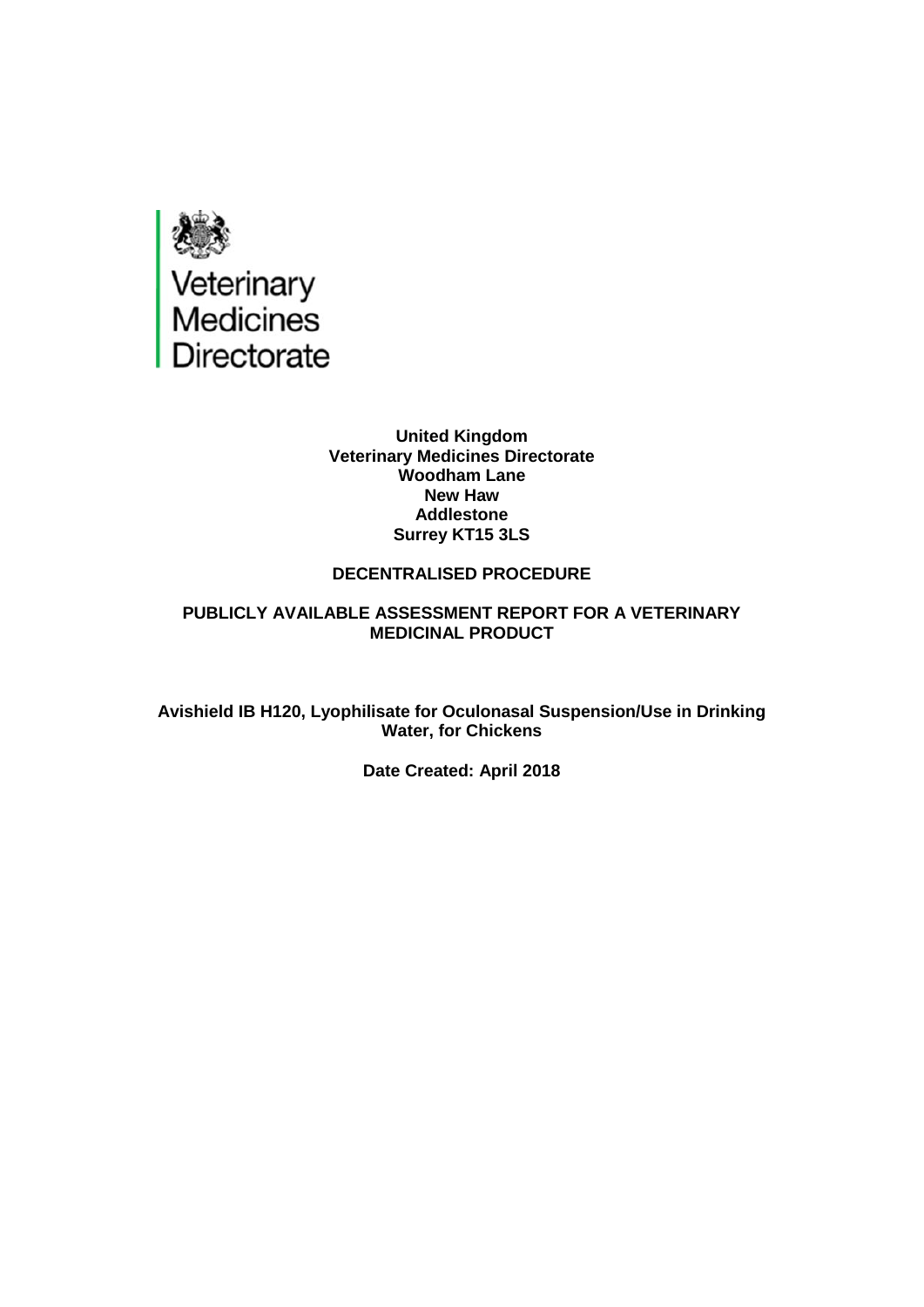# **MODULE 1**

#### **PRODUCT SUMMARY**

| <b>EU Procedure number</b>                | UK/V/0633/001/DC                                                                                                                                                                                                                                                                                                                                                                                                           |
|-------------------------------------------|----------------------------------------------------------------------------------------------------------------------------------------------------------------------------------------------------------------------------------------------------------------------------------------------------------------------------------------------------------------------------------------------------------------------------|
| Name, strength and<br>pharmaceutical form | Avishield IB H120, Lyophilisate for Oculonasal<br>Suspension/Use in Drinking Water, for Chickens                                                                                                                                                                                                                                                                                                                           |
| Applicant                                 | Genera Inc.<br>Svetonedeljska cesta 2, Kalinovica<br>10436 Rakov Potok<br>Croatia                                                                                                                                                                                                                                                                                                                                          |
| Active substance                          | Each dose contains<br>Active substance:<br>live virus of avian infectious<br>Attenuated<br>bronchitis,<br>Massachusetts serotype, strain H-120 10 <sup>3.5</sup> to<br>$10^{4.5}$ EID <sub>50</sub> <sup>*</sup><br>*EID <sub>50</sub> = 50% Embryo infective dose                                                                                                                                                         |
| <b>ATC Vetcode</b>                        | QI01AD07                                                                                                                                                                                                                                                                                                                                                                                                                   |
| <b>Target species</b>                     | Chickens (broilers and future layers/breeders)                                                                                                                                                                                                                                                                                                                                                                             |
| Indication for use                        | For active immunisation of chickens (broiler and<br>future layers/breeders) in order to reduce the<br>detrimental effect resulting from the infection by<br>infectious<br>bronchitis<br>avian<br>virus, serotype<br>Massachusetts on the ciliary activity, which may<br>be manifested in respiratory clinical signs.<br>Onset of immunity:<br>3 weeks after vaccination<br>Duration of immunity: 5 weeks after vaccination |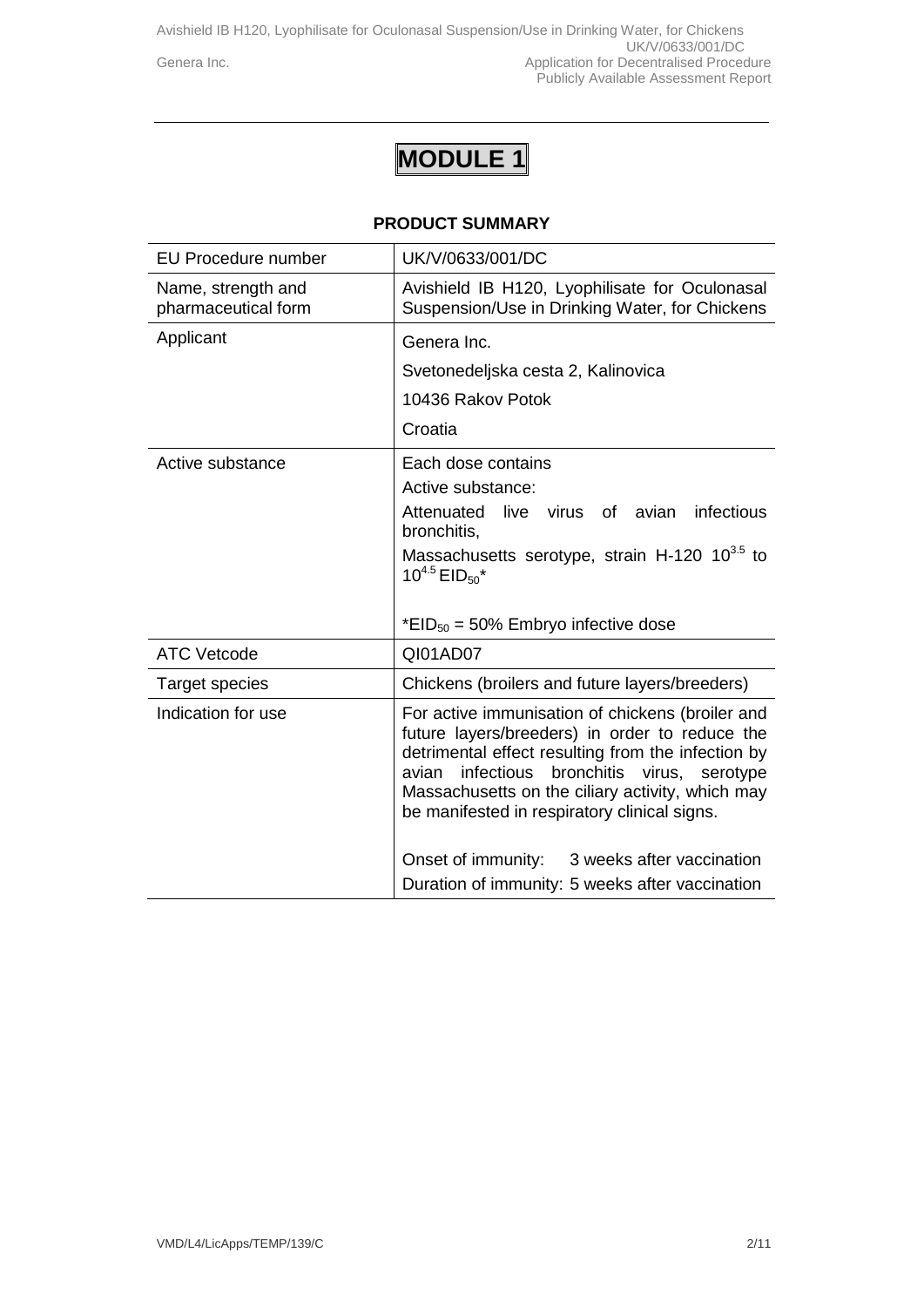Avishield IB H120, Lyophilisate for Oculonasal Suspension/Use in Drinking Water, for Chickens UK/V/0633/001/DC<br>UK/V/0633/001/DC<br>Application for Decentralised Proce Application for Decentralised Procedure Publicly Available Assessment Report

## **MODULE 2**

The Summary of Product Characteristics (SPC) for this product is available on the Product Information Database of the Veterinary Medicines Directorate.

[\(www.gov.uk/check-animal-medicine-licensed\)](http://(www.gov.uk/check-animal-medicine-licensed))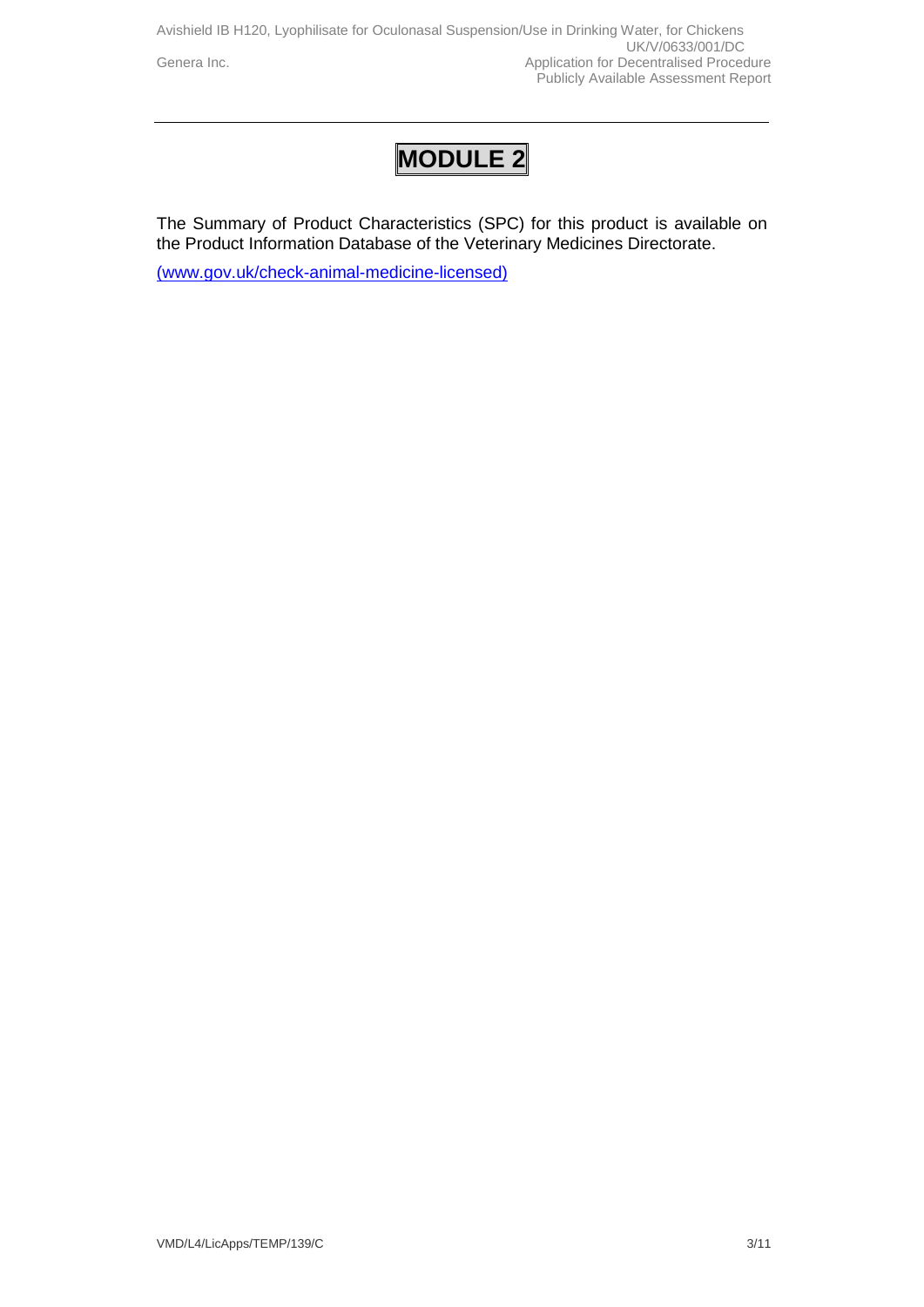Avishield IB H120, Lyophilisate for Oculonasal Suspension/Use in Drinking Water, for Chickens UK/V/0633/001/DC Genera Inc. **Application for Decentralised Procedure** Ceneral Application for Decentralised Procedure Publicly Available Assessment Report

## **MODULE 3**

## **PUBLIC ASSESSMENT REPORT**

| Legal basis of original<br>application                                       | Full application in accordance with Article 12 (3)<br>of Directive 2001/82/EC as amended.                                                                                                                            |
|------------------------------------------------------------------------------|----------------------------------------------------------------------------------------------------------------------------------------------------------------------------------------------------------------------|
| Date of conclusion of the<br>decentralised procedure                         | 20 <sup>th</sup> December 2017.                                                                                                                                                                                      |
| Date product first authorised<br>in the Reference Member<br>State (MRP only) | Not applicable.                                                                                                                                                                                                      |
| Concerned Member States for<br>original procedure                            | Austria, Belgium, Croatia, Czech Republic,<br>Denmark, Estonia, France, Germany, Greece,<br>Hungary, Ireland, Italy, Latvia, Lithuania, The<br>Netherlands, Poland, Portugal, Romania,<br>Slovakia, Slovenia, Spain. |

### **I. SCIENTIFIC OVERVIEW**

This was a full application, submitted in accordance with Article 12 (3) of Directive 2001/82/EC as amended, for Avishield IB H120, Lyophilisate for Oculonasal Suspension/Use in Drinking Water, for Chickens. The product is indicated for active immunisation of chickens (broiler and future layers/breeders) in order to reduce the detrimental effect resulting from the infection by avian infectious bronchitis virus (IBV), serotype Massachusetts, on the ciliary activity, which may be manifested in respiratory clinical signs. The onset of immunity is 3 weeks after vaccination. Duration of immunity is 5 weeks after vaccination.

The product is used as a coarse spray administered via the oculonasal route and spray from one day of age, or via drinking water from 7 days of age.

The product is produced and controlled using validated methods and tests which ensure the consistency of the product released on the market. It has been shown that the product can be safely used in the target species, any reactions observed are indicated in the  $SPC<sup>1</sup>$ . The product is safe for the user, the consumer of foodstuffs from treated animals and for the environment, when used as recommended. Suitable warnings and precautions are indicated in the SPC. The efficacy  $2$  of the product was demonstrated according to the claims made in the SPC. The overall benefit/risk analysis is in favour of granting a marketing authorisation.

 $\overline{1}$ 1 SPC – Summary of product Characteristics.

 $2$  Efficacy – The production of a desired or intended result.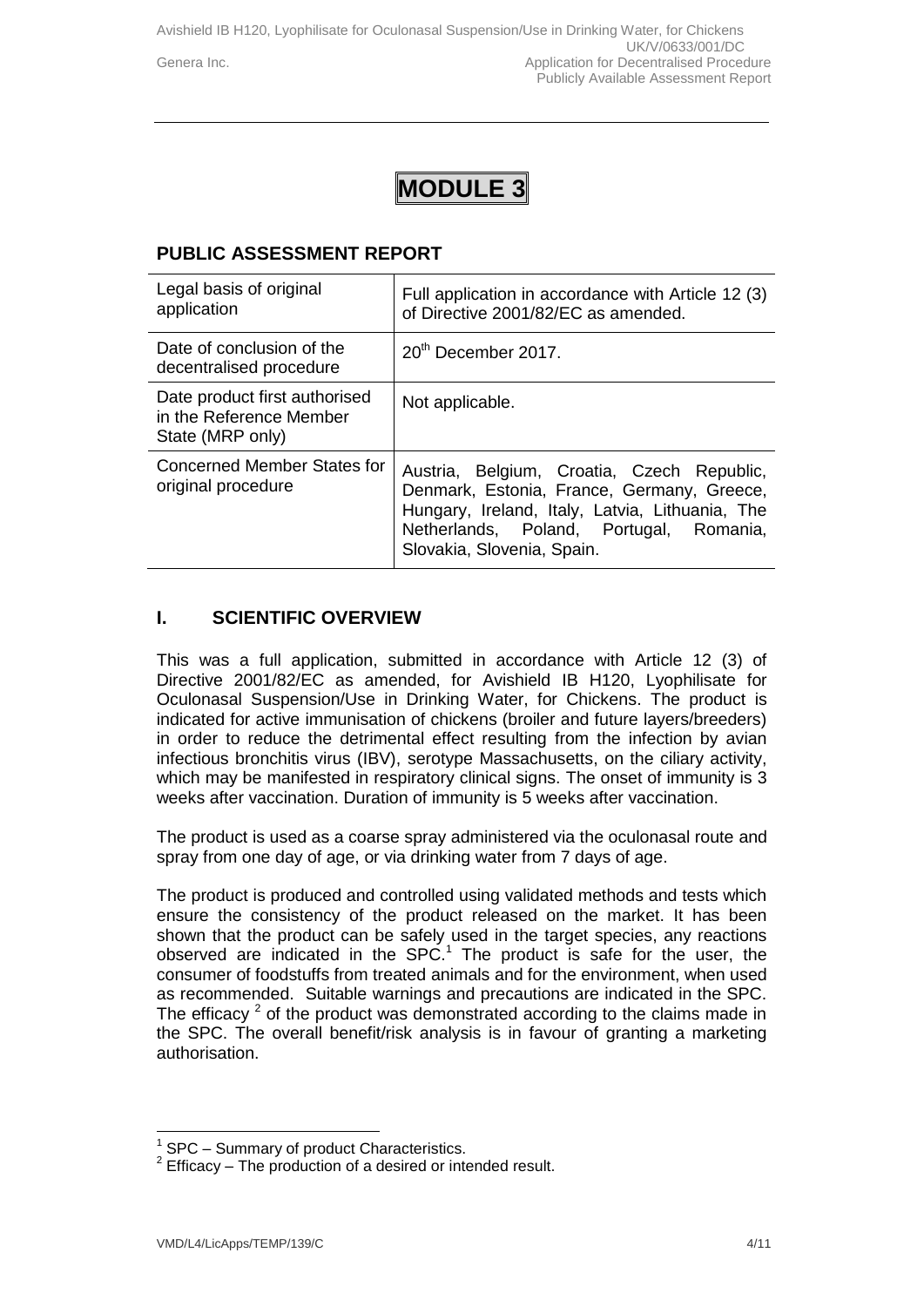## **II. QUALITATIVE AND QUANTITATIVE PARTICULARS OF THE CONSTIUENTS**

#### *II.A. Composition*

The product contains attenuated live virus of avian infectious bronchitis, Massachusetts serotype, strain H-120, 10<sup>3.5</sup> to 10<sup>4.5</sup> EID<sub>50</sub>, (50% embryo infective dose). The excipients are as follows: povidone K 25, bacto-peptone, monosodium glutamate, potassium dihydrogen phosphate, potassium hydroxide dextran 40 000 and sucrose.

The container/closure system consists of colourless glass vials (type I), which are closed with bromobutyl rubber stoppers and sealed with aluminium caps.

Carton box with 10 vials of 1000 doses of vaccine. Carton box with 10 vials of 2500 doses of vaccine. Carton box with 10 vials of 5000 doses of vaccine.

The particulars of the containers and controls performed are provided and conform to the regulation.

The choice of the vaccine strain, the attenuation process and the absence of preservative are justified.

The product is an established pharmaceutical form and its development is adequately described in accordance with the relevant European guidelines.

#### *II.B. Method of Preparation of the Product*

The product is manufactured fully in accordance with the principles of good manufacturing practice from a licensed manufacturing site*.* The manufacturing method consists of the following:

Phase I: Preparation of the virus for production, disinfection and loading of SPF eggs, embryo growth, inoculation of eggs with working dilution of seed strain, replication of bronchitis disease virus, harvesting of allantoic fuid, freezing and storage.

Phase II: Defrost of viral antigen, preparation and filling of lyophilisation mixture into vials, freeze-drying, capping, quality control testing, labelling and packaging of the product.

Process validation data on the product have been presented in accordance with the relevant European guidelines.

#### *II.C. Control of Starting Materials*

The active substance is an attenuated virus strain of avian infectious bronchitis, Massachusetts serotype, strain H-120**,** presented as a lyophilisate for oculonasal suspension/use in drinking water, for chickens. The active substance complies with an in-house specification. The active substance is manufactured in accordance with the principles of good manufacturing practice.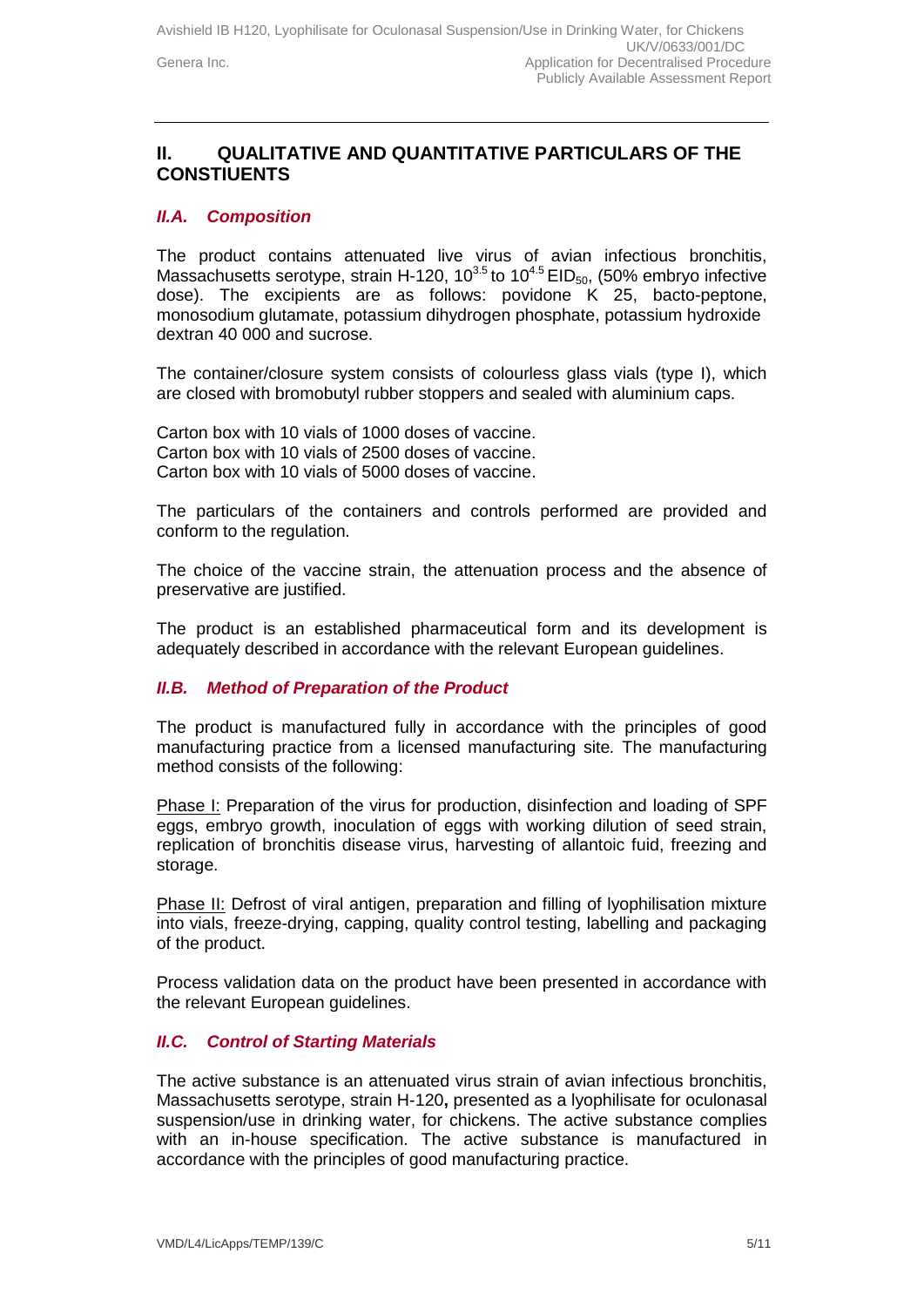Starting materials of a non-biological origin used in production comply with the European Pharmacopoeia (Ph. Eur). Bacto-peptone is a product of biological origin, which complies with an in-house specification.

Biological starting materials used are in compliance with the relevant Ph. Eur. Monographs and guidelines. The master and working seeds have been produced according to the Seed Lot System as described in the relevant guideline. The packaging is appropriate for use and complies with specification.

### *II.C.4. Substances of Biological Origin*

The applicant has provided a signed TSE/BSE declaration confirming that the peptone used in the product complies with current regulatory requirement described in Ph. Eur. 1483 Products with risk of transmitting agents of animal encephalopathies.

A valid EDQM certificate of suitability has been provided for peptone used in the vaccine. The country of origin of source materials (porcine and bovine) is the USA. Confirmation has been provided by the manufacturer that the base powder for MEM contains no substances of animal origin. Scientific data and/or certificates of suitability issued by the EDQM have been provided and compliance with the Note for Guidance on Minimising the Risk of Transmitting Animal Spongiform Encephalopathy Agents via Human and Veterinary Medicinal Products has been satisfactorily demonstrated.

#### *II.D. Control Tests Carried Out at Intermediate Stages of the Manufacturing Process*

A variety of control tests are performed during production of the product.

#### *II.E. Control Tests on the Finished Product*

The tests performed on the final product conform to the relevant requirements. Tests include those for appearance, identification of the vaccine virus, virus titre, bacterial and fungal contamination, absence of extraneous agents, residual humidity, intact vacuum of the product and batch to batch consistency.

#### *II.F. Stability*

Data were provided for 21 months from three batches of product for each proposed presentation. Stability data on the active substance have been provided in accordance with applicable European guidelines, demonstrating the stability of the active substance when stored under the approved conditions.

#### *G. Other Information*

Shelf life of the veterinary medicinal product as packaged for sale: 18 months. Shelf life after reconstitution: 3 hours. Store and transport refrigerated (2  $\degree$ C – 8  $\degree$ C). Protect from light. Do not freeze.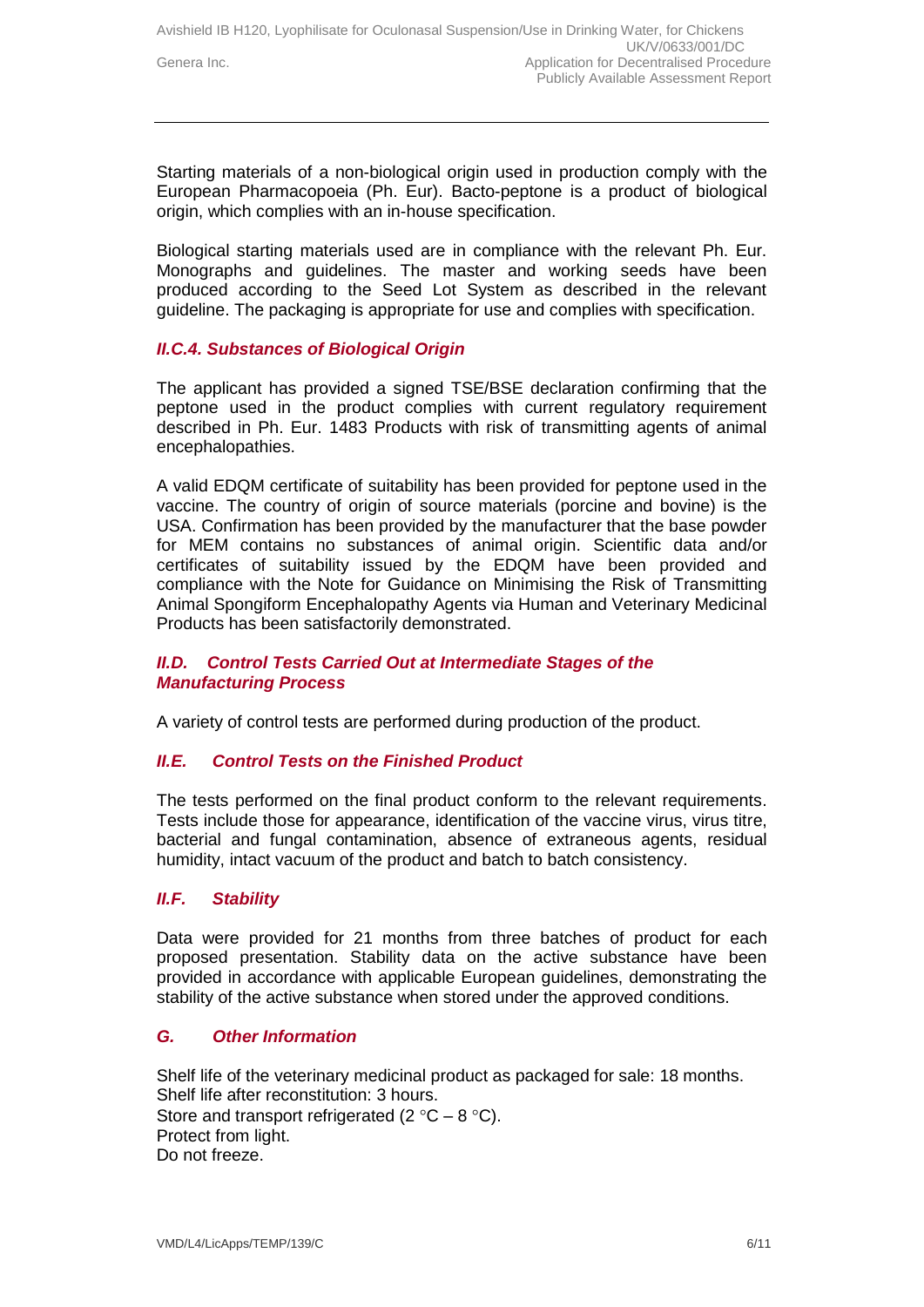## **III. SAFETY ASSESSMENT**

#### *Laboratory trials*

A single safety study of the administration of one dose was not investigated. The safety of an overdose (x 10) and the repeated administration of one dose in the target animal were demonstrated in three pivotal laboratory studies, according to  $GLP<sup>3</sup>$  and requirements cited in Ph. Eur 5.2.6. It was concluded that the product had an acceptable safety profile based on these results.

No investigation of effect on reproductive performance was conducted because the vaccine is not intended for this category of animals. Safety of the vaccine on immunological function was addressed by the submission of two pieces of published data.

Three pivotal safety studies were conducted to carry out the vaccine in the respiratory tract, kidneys and reproductive tract according to Ph. Eur. 0442. These were combined with reversion to virulence of the vaccine. The studies were performed only by oculo-nasal route in one day old chicks at a suitable passage level of virus. The vaccine virus was at a suitable passage level for the study observing effects on the respiratory tract and kidneys. A single dose at maximum titre was used in the study for the reproductive tract.

Published data on the biological properties of the H120 strain of IBV and on genetic reassortment were provided. The strain has been used for many years, and as coronaviruses contain a non-segmented genome, reassortment does not occur.

A user safety risk assessment was provided. Live IBV is not known to infect humans and it is considered highly improbable that the dose and routes of administration would have impact on user/public health and safety. The SPC carries a warning with regard to the spread of the vaccine to other species. Refer to the SPC for a description of possible adverse reactions seen in the target species.

All studies supported the safety of the product as being acceptable. Suitable warnings appear on the SPC for any considerations required with regard to safe use of the product.

#### *Field studies*

Two field trials were carried out, (see Clinical Assessment Section). One trial using commercial broilers, the other on commercial layers. No adverse reactions were noted that are not cited in the SPC.

#### *Ecotoxicity*

-

The applicant provided a Phase 1 environmental risk assessment in compliance with the relevant guideline which showed that no further assessment is required,

 $3$  GLP – Good Laboratory Practice.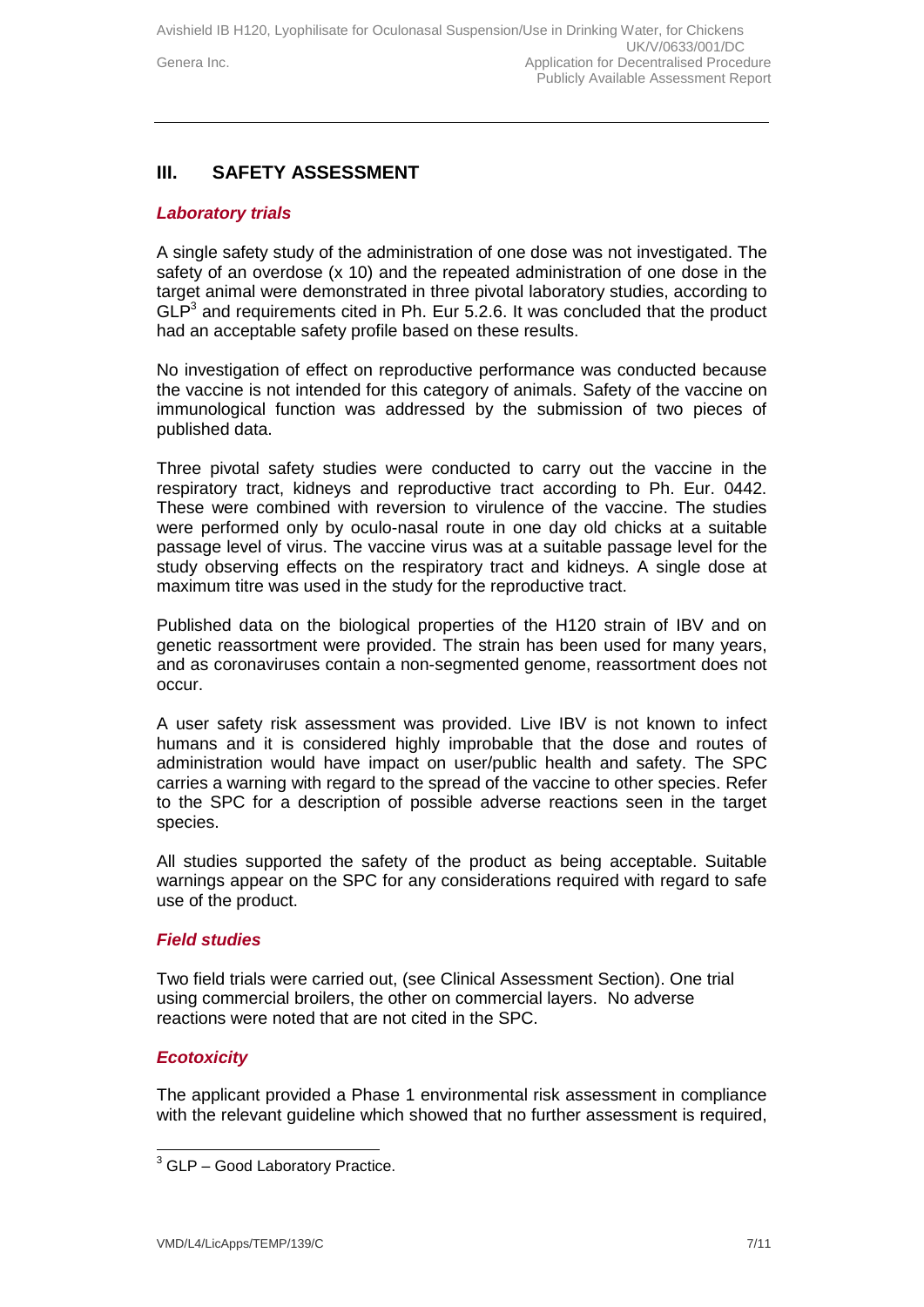Warnings and precautions as listed on the product literature are adequate to ensure safety to the environment when the product is used as directed.

## **IV. CLINICAL ASSESSMENT (EFFICACY)**

#### *Clinical Studies*

#### *Laboratory Trials*

The efficacy of the product has been demonstrated in laboratory studies in accordance with the relevant requirements.

Two pivotal laboratory studies were performed. In the first study, which assessed the efficacy of the vaccine, birds were inoculated with vaccine containing the minimum antigen content of  $10^{3.5}$  EID<sub>50</sub>. The vaccine was administered by recommended routes, and appropriate challenge followed with IBV stain M41 via eye-drop at a dose of  $10^4$  EID<sub>50</sub> per bird. Results from the study supported a claim of onset of immunity for 21 days.

The second study assessed the onset and duration of immunity, and the interference of maternally derived antibodies (MDA) of the propose product. The vaccine used was at the minimum titre and batch used for efficacy. Birds were appropriately challenged with IBV strain M41 by eye-drop at a dose of 104 EID50 per bird

Results from these studies contributed to the onset and duration of immunity as cited in the SPC. The onset of immunity was established as being 21 days. The duration of immunity was established as being 5 weeks.

#### *Field Trials*

Two field studies were conducted to investigate the safety and efficacy of the proposed product in commercial broilers and layers.

| Study title           | Evaluation of the Clinical Filed Efficacy and Safety of an   |
|-----------------------|--------------------------------------------------------------|
|                       | Attenuated Live Vaccine (IBV H120) against Infectious        |
|                       | Bronchitis Infection in Broilers Following a Single Spray    |
|                       | Administration to Day-old Chicks                             |
| Objectives            | To study the efficacy and safety of the proposed vaccine     |
|                       | compared to a comparator product                             |
| Test site(s)          | Two farm-situated bird houses - France                       |
| Compliance with       | Good Clinical Practice (GCP)                                 |
| Regulatory guidelines |                                                              |
| <b>Test Product</b>   | Avishield 1B H120 Lyophilisate for Oculonasal                |
|                       | Suspension/use in drinking water, for chickens at $10^{4.4}$ |
|                       | EID <sub>50</sub> /dose                                      |
| Control product       | Bioral H120 $\geq$ 3.0 $log_{10}$ EID <sub>50</sub> /dose.   |
| Animals               | Juvenile commercial broilers.                                |
|                       | 15,691 vaccinated with proposed product                      |
|                       | 15,816 vaccinated with control product                       |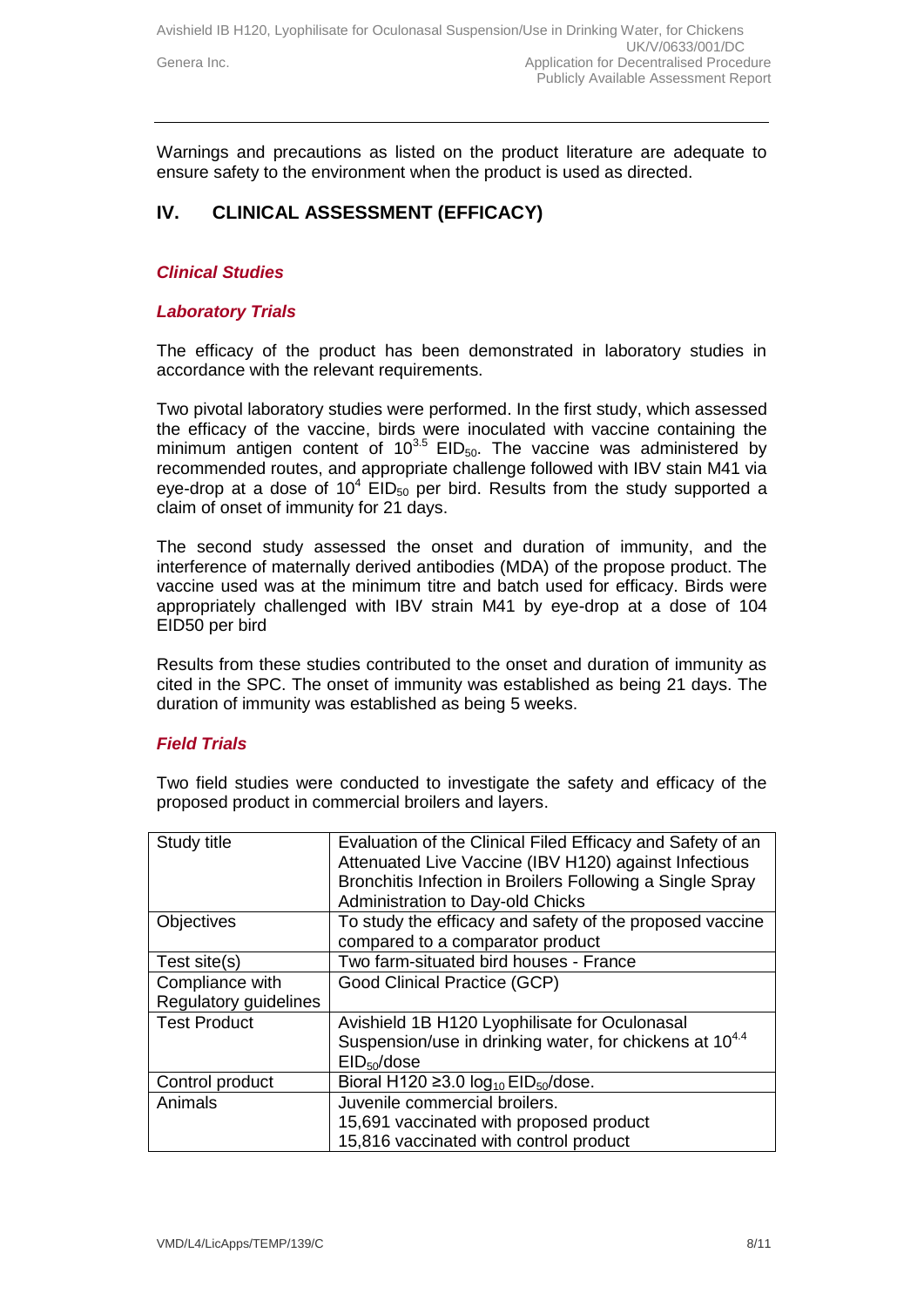| Randomisation             | Birds randomised to either test or control group.                                                                                                                                                                                                                                                                                                                                                                                                                                                                                                                                                                                                                                                                                                                                                                                                  |
|---------------------------|----------------------------------------------------------------------------------------------------------------------------------------------------------------------------------------------------------------------------------------------------------------------------------------------------------------------------------------------------------------------------------------------------------------------------------------------------------------------------------------------------------------------------------------------------------------------------------------------------------------------------------------------------------------------------------------------------------------------------------------------------------------------------------------------------------------------------------------------------|
| <b>Blinding</b>           | The investigator was masked to the treatments.<br>The technician performing daily observations was<br>blinded to treatment allocation.                                                                                                                                                                                                                                                                                                                                                                                                                                                                                                                                                                                                                                                                                                             |
| Method                    | Products administered via coarse spray.<br>Single vaccination on Day 1.<br>Blood tests performed at a variety of suitable time<br>points.<br>Parameters tested:<br>Mean live weight<br>Feed conversion<br><b>European Production Index</b>                                                                                                                                                                                                                                                                                                                                                                                                                                                                                                                                                                                                         |
| <b>Statistical method</b> | The numerical values calculated for the production<br>parameters of mean live weight, ADWG, FC and EPI<br>were compared numerically between the two groups.<br>Mortality data between treatments were compared using<br>Wilcoxon rank sum tests modified for censored survival<br>data.<br>Antibody titre and body weight data are summarised<br>(number, mean, median, standard deviation, minimum<br>and maximum) by treatment and time point. In addition,<br>for each time point separately, these data were<br>subjected to a one-way analysis of variance. If<br>considered necessary, the data were subjected to a<br>suitable (e.g. logarithmic, square root, rank)<br>transformation prior to analysis.<br>The statistical tests were two-tailed and performed at the<br>5% significance level using the statistical package SAS<br>v8.2. |
| <b>RESULTS</b>            | As inconclusive seroconversion was observed during the<br>study, the data were considered supportive.                                                                                                                                                                                                                                                                                                                                                                                                                                                                                                                                                                                                                                                                                                                                              |
| Adverse events            | No serious adverse events occurred due to treatment.                                                                                                                                                                                                                                                                                                                                                                                                                                                                                                                                                                                                                                                                                                                                                                                               |

| Study title           | Evaluation of the Clinical Filed Efficacy and Safety of an<br>Attenuated Live Vaccine (IBV H120) against Infectious |
|-----------------------|---------------------------------------------------------------------------------------------------------------------|
|                       | <b>Bronchitis Infection in Layer Pullets</b>                                                                        |
| Objectives            | To study the efficacy and safety of the proposed vaccine                                                            |
|                       | compared to a comparator product                                                                                    |
| Test site(s)          | Two farm-situated bird houses - Slovenia                                                                            |
| Compliance with       | Good Clinical Practice (GCP)                                                                                        |
| Regulatory guidelines |                                                                                                                     |
| <b>Test Product</b>   | Avishield 1B H120 Lyophilisate for Oculonasal                                                                       |
|                       | Suspension/use in drinking water, for chickens at $10^{4.4}$                                                        |
|                       | EID <sub>50</sub> /dose                                                                                             |
| Control product       | Bioral H120 $\geq$ 3.7 $log_{10}$ EID <sub>50</sub> /dose.                                                          |
| Animals               | Juvenile commercial chickens.                                                                                       |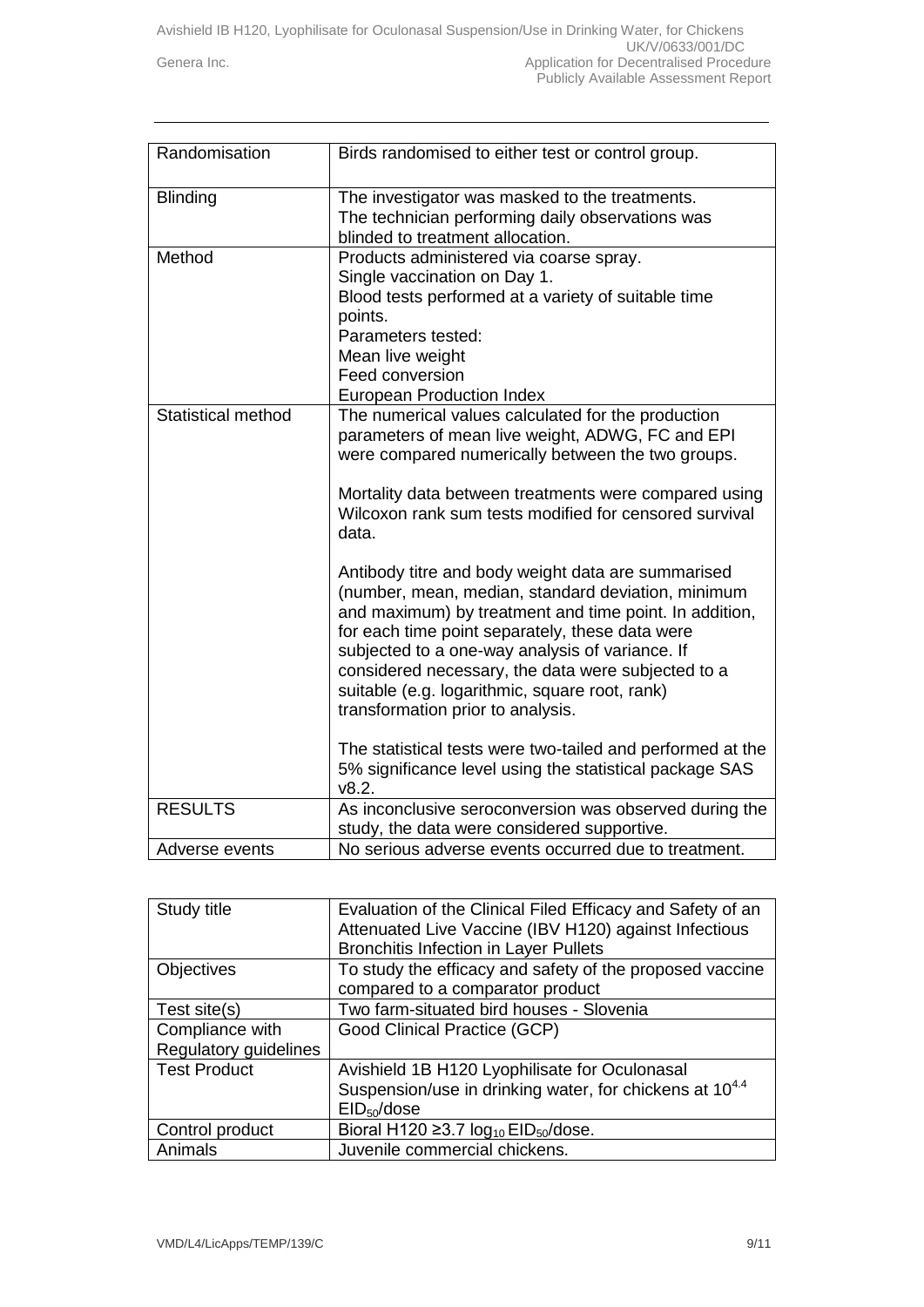|                           | 10,030 vaccinated with proposed product                                                                                                      |
|---------------------------|----------------------------------------------------------------------------------------------------------------------------------------------|
|                           | 10,560 vaccinated with control product                                                                                                       |
| Randomisation             | Birds randomised to either test or control group.                                                                                            |
| Blinding                  | The investigator was masked to the treatments.                                                                                               |
|                           | The technician performing daily observations was                                                                                             |
|                           | blinded to treatment allocation.                                                                                                             |
| Method                    | Products administered via coarse spray Day 1.                                                                                                |
|                           | Subsequently 3 vaccinations via drinking water.                                                                                              |
|                           | Blood tests performed at a variety of suitable time                                                                                          |
|                           | points.                                                                                                                                      |
|                           | Parameters tested:                                                                                                                           |
|                           | Mean live weight                                                                                                                             |
|                           | Feed conversion                                                                                                                              |
|                           | <b>European Production Index</b>                                                                                                             |
| <b>Statistical method</b> | For mortality, the comparison between treatments made                                                                                        |
|                           | using Wilcoxon rank sum tests modified for censored                                                                                          |
|                           | survival data. The feed consumption for each treatment                                                                                       |
|                           | was not compared statistically but compared                                                                                                  |
|                           | numerically.                                                                                                                                 |
|                           |                                                                                                                                              |
|                           | Antibody titre and body weight data are summarised                                                                                           |
|                           | (number, mean, median, standard deviation, minimum                                                                                           |
|                           | and maximum) by treatment and time point. In addition,                                                                                       |
|                           | for each time point separately, these data were                                                                                              |
|                           | subjected to a one-way analysis of variance. If                                                                                              |
|                           | considered necessary, the data were subjected to a                                                                                           |
|                           | suitable (e.g. logarithmic, rank) transformation prior to                                                                                    |
|                           | analysis.                                                                                                                                    |
|                           |                                                                                                                                              |
|                           | The statistical tests were two-tailed and performed at the                                                                                   |
|                           | 5% significance level using the statistical package SAS                                                                                      |
|                           | v8.2.                                                                                                                                        |
| <b>RESULTS</b>            | Although natural infection occurred during the study and                                                                                     |
|                           | some seroconversion was observed, the data were                                                                                              |
|                           | considered supportive as vaccination deviated from that                                                                                      |
|                           |                                                                                                                                              |
|                           |                                                                                                                                              |
|                           |                                                                                                                                              |
| Adverse events            | proposed and correlation between antibody titres and<br>protection was not observed.<br>No serious adverse events occurred due to treatment. |

Authorisation of the product as specified in the SPC was granted in respect of results obtained from two pivotal safety studies, with supporting data from field trials.

### **V OVERALL CONCLUSION AND BENEFIT– RISK ASSESSMENT**

The data submitted in the dossier demonstrate that when the product is used in accordance with the Summary of Product Characteristics, the benefit/risk profile of the product is favourable.